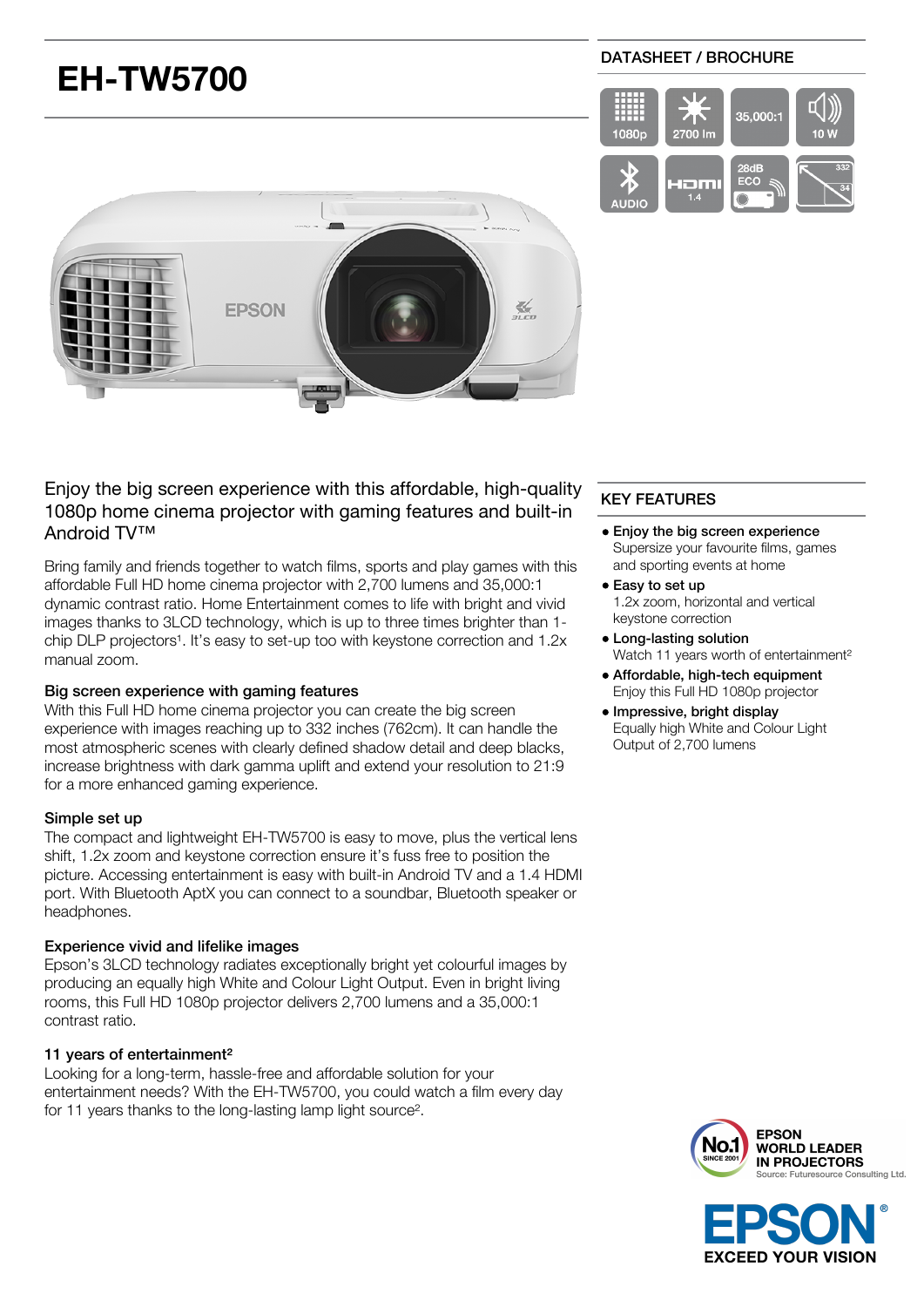# PRODUCT SPECIFICATIONS

| <b>TECHNOLOGY</b>                                                       |                                                                                            |  |
|-------------------------------------------------------------------------|--------------------------------------------------------------------------------------------|--|
| <b>Projection System</b><br>3LCD Technology, RGB liquid crystal shutter |                                                                                            |  |
| <b>LCD Panel</b>                                                        | 0.61 inch with C2 Fine                                                                     |  |
| <b>IMAGE</b>                                                            |                                                                                            |  |
| <b>Color Light Output</b>                                               | 2,700 Lumen- 1,780 Lumen (economy) In accordance with IDMS15.4                             |  |
| White Light Output                                                      | 2,700 Lumen - 1,780 Lumen (economy) In accordance with ISO 21118:2012                      |  |
| Resolution                                                              | Full HD 1080p, 1920 x 1080, 16:9                                                           |  |
| <b>Native Contrast</b>                                                  | 35,000:1                                                                                   |  |
| Lamp                                                                    | UHE, 200 W, 4,500 h durability, 7,500 h durability (economy mode)                          |  |
| <b>Keystone Correction</b>                                              | Auto vertical: $\pm$ 30 °, Manual horizontal $\pm$ 30 °                                    |  |
| <b>Colour Reproduction</b>                                              | Upto 1.07 billion colours                                                                  |  |
| <b>OPTICAL</b>                                                          |                                                                                            |  |
| <b>Throw Ratio</b>                                                      | $1.22 - 1.47.1$                                                                            |  |
| Zoom                                                                    | Manual, Factor: 1 - 1.2                                                                    |  |
| Screen Size                                                             | 34 inches - 332 inches                                                                     |  |
|                                                                         | Projection Distance Wide/Tele 2.17 m - 2.61 m (80 inch screen                              |  |
| Projection Lens Focal Length 16.9 mm - 20.28 mm                         |                                                                                            |  |
| <b>Projection Lens Focus</b>                                            | Manual                                                                                     |  |
| <b>CONNECTIVITY</b>                                                     |                                                                                            |  |
| Interfaces                                                              | USB 2.0 Type B (Service Only), HDMI 1.4, Stereo mini jack audio out, Bluetooth             |  |
| <b>ADVANCED FEATURES</b>                                                |                                                                                            |  |
| 3D                                                                      | Active                                                                                     |  |
| 2D Colour Modes                                                         | Dynamic, Natural, Cinema, Bright Cinema                                                    |  |
| 3D Colour Modes                                                         | 3D Dynamic, 3D Cinema                                                                      |  |
| Other features                                                          | 3D depth adjustment, AV Mute Slide, Android TV, Automatic keystone correction, Built-in    |  |
|                                                                         | speaker, Frame interpolation, Game mode, Horizontal and vertical keystone correction, Long |  |
|                                                                         | lamp life, Quick Corner                                                                    |  |
| <b>GENERAL</b>                                                          |                                                                                            |  |
| Power consumption                                                       | 297 Watt, 227 Watt (economy), 0.3 Watt (standby), On mode power consumption as defined in  |  |
|                                                                         | JBMS-84 262 Watt                                                                           |  |
| <b>Heat Dissipation</b>                                                 | 1,009.8 BTU/hour (max)                                                                     |  |
| <b>Product dimensions</b>                                               | 309 x 315 x 122 mm (Width x Depth x Height)                                                |  |
| Product weight                                                          | 3.6 kg                                                                                     |  |
| Noise Level                                                             | Normal: 36 dB (A) - Economy: 28 dB (A)                                                     |  |
| Loudspeaker                                                             | 10 Watt                                                                                    |  |
| <b>OTHER</b>                                                            |                                                                                            |  |
| Warranty                                                                | 24 months Carry in, Lamp: 36 months or 3,000 h                                             |  |
|                                                                         | Optional warranty extension available                                                      |  |

## **EH-TW5700**

# WHAT'S IN THE BOX

- Remote control incl. batteries
- Power cable
- User manual (CD)
- Warranty card
- Main unit